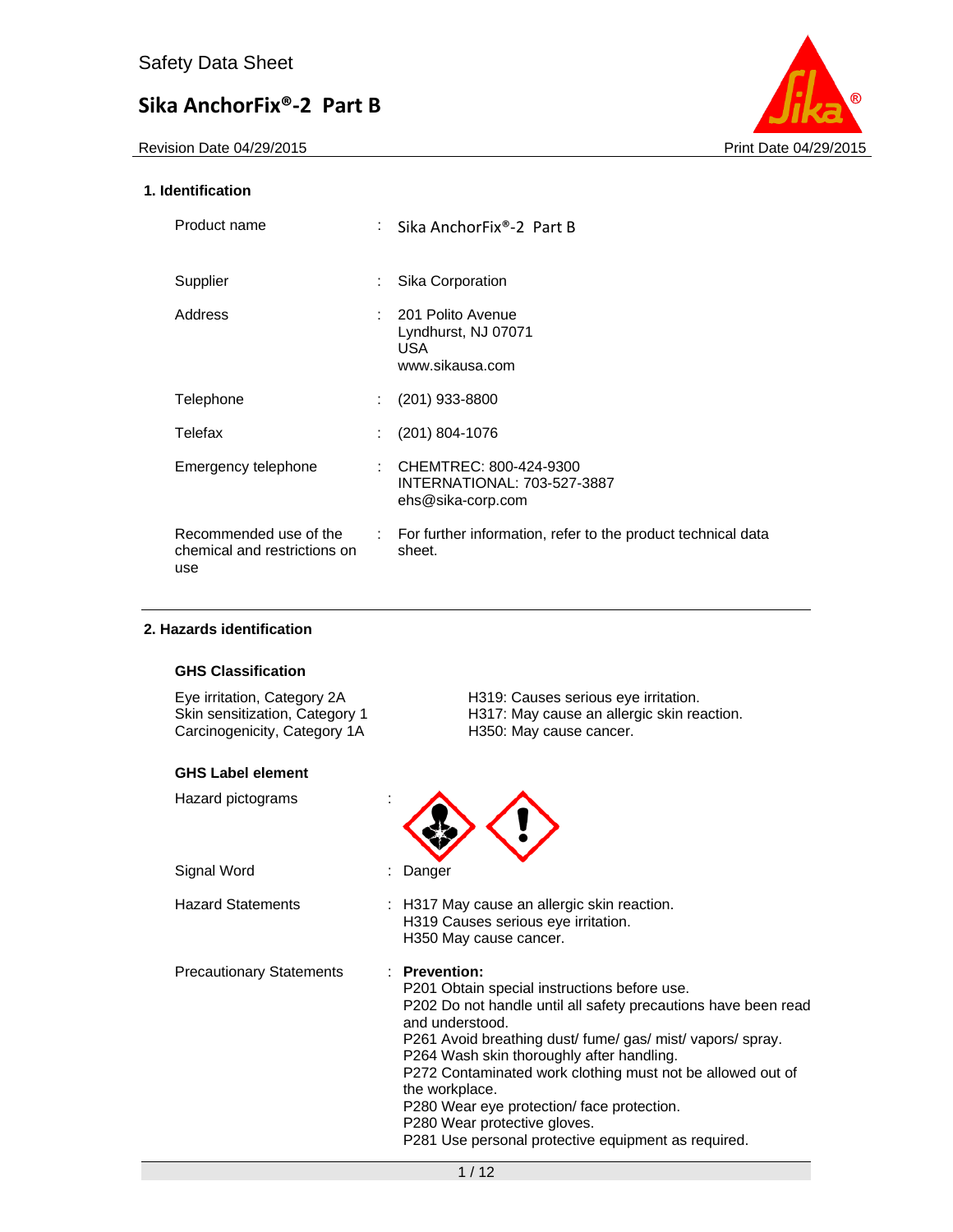Revision Date 04/29/2015 **Print Date 04/29/2015** Print Date 04/29/2015



#### **Response:**

P302 + P352 IF ON SKIN: Wash with plenty of soap and water. P305 + P351 + P338 IF IN EYES: Rinse cautiously with water for several minutes. Remove contact lenses, if present and easy to do. Continue rinsing. P308 + P313 IF exposed or concerned: Get medical advice/ attention. P333 + P313 If skin irritation or rash occurs: Get medical advice/ attention. P337 + P313 If eye irritation persists: Get medical advice/ attention. P363 Wash contaminated clothing before reuse. **Storage:**  P405 Store locked up. **Disposal:**  P501 Dispose of contents/ container to an approved waste

disposal plant.

See Section 11 for more detailed information on health effects and symptoms. There are no hazards not otherwise classified that have been identified during the classification process.

There are no ingredients with unknown acute toxicity used in a mixture at a concentration >= 1%.

## **3. Composition/information on ingredients**

#### **Hazardous ingredients**

| l Chemical Name    | CAS-No.    | Concentration (%)   |
|--------------------|------------|---------------------|
| Quartz (SiO2)      | 14808-60-7 | $\ge$ 25 - < 50 %   |
| dibenzoyl peroxide | $94-36-0$  | $\ge$ = 10 - < 20 % |
| Quartz (SiO2) <5µm | 14808-60-7 | $< 1 \%$            |

There are no additional ingredients present which, within the current knowledge of the supplier and in the concentrations applicable, are classified as hazardous to health or the environment and hence require reporting in this section.

#### **4. First aid measures**

| If inhaled              | : Move to fresh air.<br>Consult a physician after significant exposure.                                                                                              |
|-------------------------|----------------------------------------------------------------------------------------------------------------------------------------------------------------------|
| In case of skin contact | : Take off contaminated clothing and shoes immediately.<br>Wash off with soap and plenty of water.<br>If symptoms persist, call a physician.                         |
| In case of eye contact  | : Immediately flush eye(s) with plenty of water.<br>Remove contact lenses.<br>Keep eye wide open while rinsing.<br>If eye irritation persists, consult a specialist. |
| If swallowed            | : Clean mouth with water and drink afterwards plenty of water.<br>Induce vomiting immediately and call a physician.                                                  |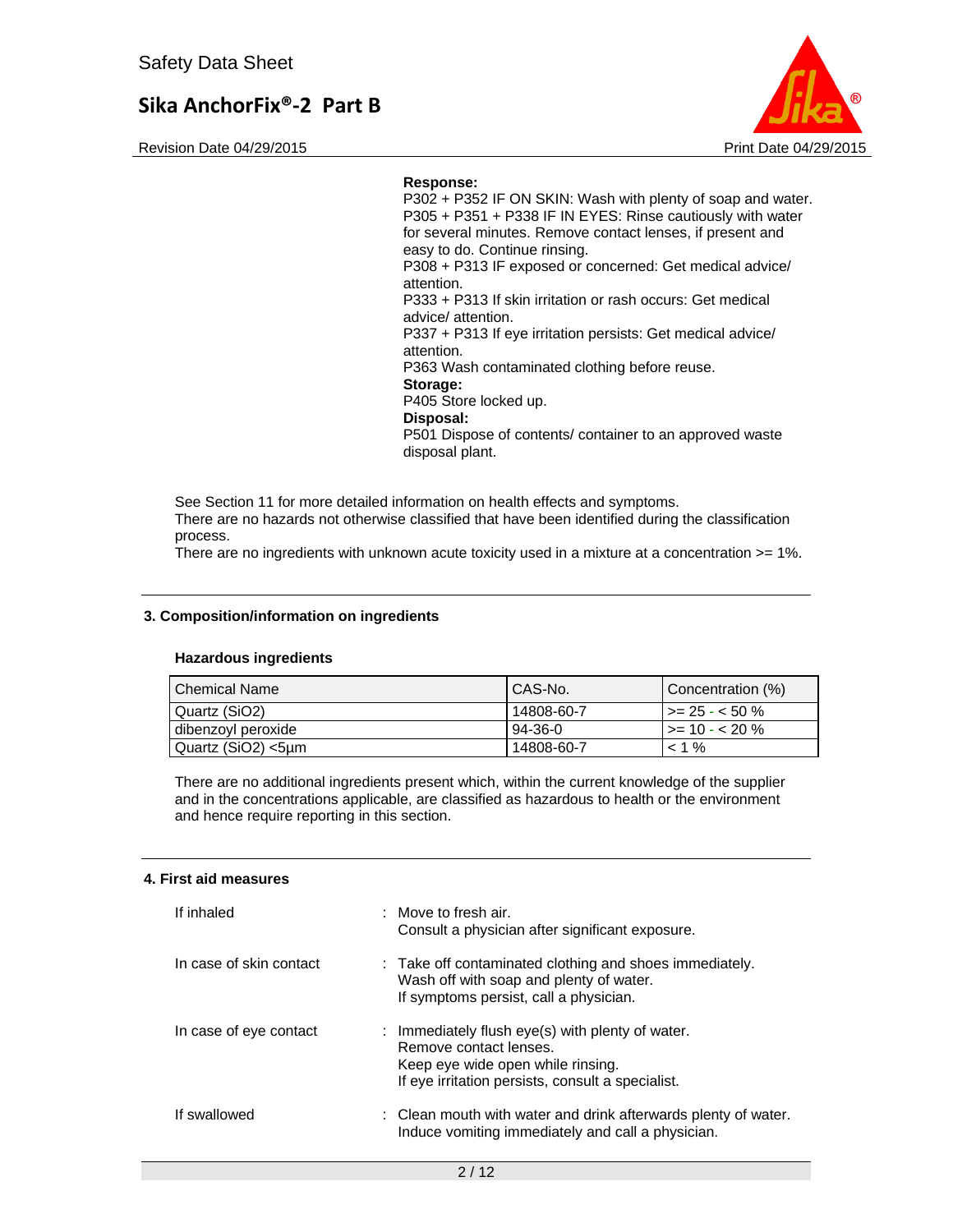

Revision Date 04/29/2015 **Print Date 04/29/2015** 

|                                                                   | Do not give milk or alcoholic beverages.<br>Never give anything by mouth to an unconscious person.                                |
|-------------------------------------------------------------------|-----------------------------------------------------------------------------------------------------------------------------------|
| Most important symptoms<br>and effects, both acute and<br>delayed | : Allergic reactions<br>Excessive lachrymation<br>See Section 11 for more detailed information on health effects<br>and symptoms. |
|                                                                   | irritant effects<br>sensitizing effects<br>carcinogenic effects                                                                   |
|                                                                   | May cause an allergic skin reaction.<br>Causes serious eye irritation.<br>May cause cancer.                                       |
| Protection of first-aiders                                        | : Move out of dangerous area.<br>Consult a physician.<br>Show this material safety data sheet to the doctor in<br>attendance.     |
| Notes to physician                                                | : Treat symptomatically.                                                                                                          |

# **5. Fire-fighting measures**

| Suitable extinguishing media                      | : Use extinguishing measures that are appropriate to local<br>circumstances and the surrounding environment.                                                                                                                                                                    |
|---------------------------------------------------|---------------------------------------------------------------------------------------------------------------------------------------------------------------------------------------------------------------------------------------------------------------------------------|
| Specific extinguishing<br>methods                 | : Use water spray to cool unopened containers.<br>Collect contaminated fire extinguishing water separately. This<br>must not be discharged into drains.<br>Fire residues and contaminated fire extinguishing water must<br>be disposed of in accordance with local regulations. |
| Special protective equipment<br>for fire-fighters | : In the event of fire, wear self-contained breathing apparatus.                                                                                                                                                                                                                |

# **6. Accidental release measures**

| Personal precautions,<br>protective equipment and<br>emergency procedures | : Use personal protective equipment.<br>Deny access to unprotected persons.                                                                                                                                                                     |
|---------------------------------------------------------------------------|-------------------------------------------------------------------------------------------------------------------------------------------------------------------------------------------------------------------------------------------------|
| Environmental precautions                                                 | : Do not flush into surface water or sanitary sewer system.<br>If the product contaminates rivers and lakes or drains inform<br>respective authorities.<br>Local authorities should be advised if significant spillages<br>cannot be contained. |
| Methods and materials for<br>containment and cleaning up                  | : Soak up with inert absorbent material (e.g. sand, silica gel,<br>acid binder, universal binder, sawdust).<br>Keep in suitable, closed containers for disposal.                                                                                |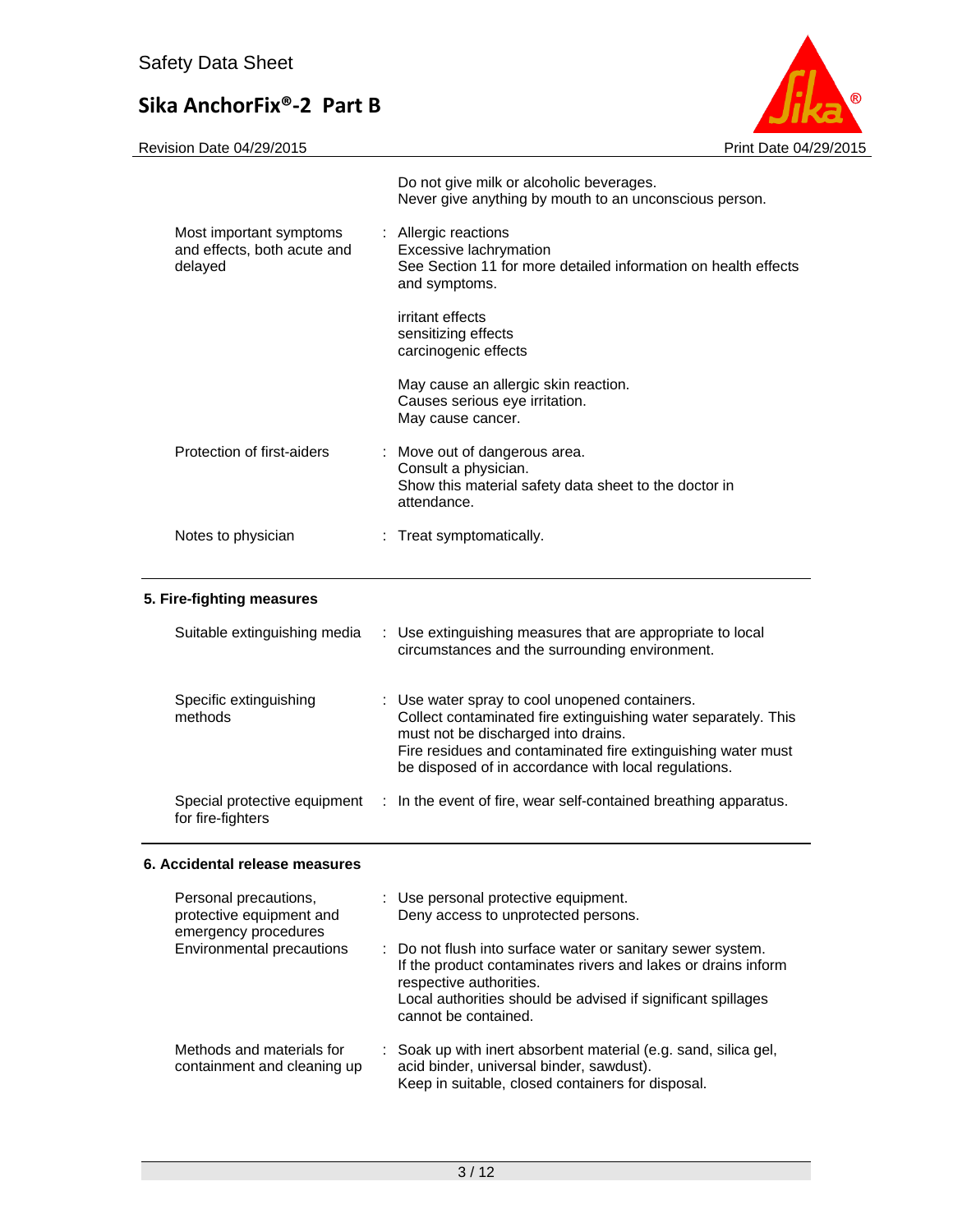Revision Date 04/29/2015



# **7. Handling and storage**

| Advice on safe handling     | : Do not breathe vapors or spray mist.<br>Avoid exceeding the given occupational exposure limits (see<br>section 8).<br>Do not get in eyes, on skin, or on clothing.<br>For personal protection see section 8.<br>Persons with a history of skin sensitization problems or<br>asthma, allergies, chronic or recurrent respiratory disease<br>should not be employed in any process in which this mixture is<br>being used.<br>Smoking, eating and drinking should be prohibited in the<br>application area.<br>Follow standard hygiene measures when handling chemical<br>products. |
|-----------------------------|-------------------------------------------------------------------------------------------------------------------------------------------------------------------------------------------------------------------------------------------------------------------------------------------------------------------------------------------------------------------------------------------------------------------------------------------------------------------------------------------------------------------------------------------------------------------------------------|
| Conditions for safe storage | : Prevent unauthorized access.<br>Store in original container.<br>Keep container tightly closed in a dry and well-ventilated<br>place.<br>Containers which are opened must be carefully resealed and<br>kept upright to prevent leakage.<br>Observe label precautions.<br>Store in accordance with local regulations.                                                                                                                                                                                                                                                               |
| Materials to avoid          | : No data available                                                                                                                                                                                                                                                                                                                                                                                                                                                                                                                                                                 |

# **8. Exposure controls/personal protection**

| <b>Component</b> | CAS-No.       | Basis **     | Value      | <b>Exposure limit(s)*/</b><br>Form of exposure |
|------------------|---------------|--------------|------------|------------------------------------------------|
| Glycerol         | $56 - 81 - 5$ | OSHA P0      | <b>TWA</b> | 10 mg/m3<br>Total                              |
|                  |               | <b>ACGIH</b> | TWA        | 10 mg/m3                                       |
| Quartz (SiO2)    | 14808-60-7    | <b>ACGIH</b> | <b>TWA</b> | 0.025 mg/m3<br>Respirable fraction             |
|                  |               | OSHA Z-3     | <b>TWA</b> | 30 mg/m3 /<br>$%SiO2+2$<br>total dust          |
|                  |               | OSHA Z-3     | <b>TWA</b> | 10 mg/m3 /<br>$%SiO2+2$<br>respirable          |
|                  |               | OSHA Z-3     | <b>TWA</b> | 250 mppcf /<br>$%SiO2+5$<br>respirable         |
|                  |               | OSHA P0      | <b>TWA</b> | $0.1$ mg/m $3$                                 |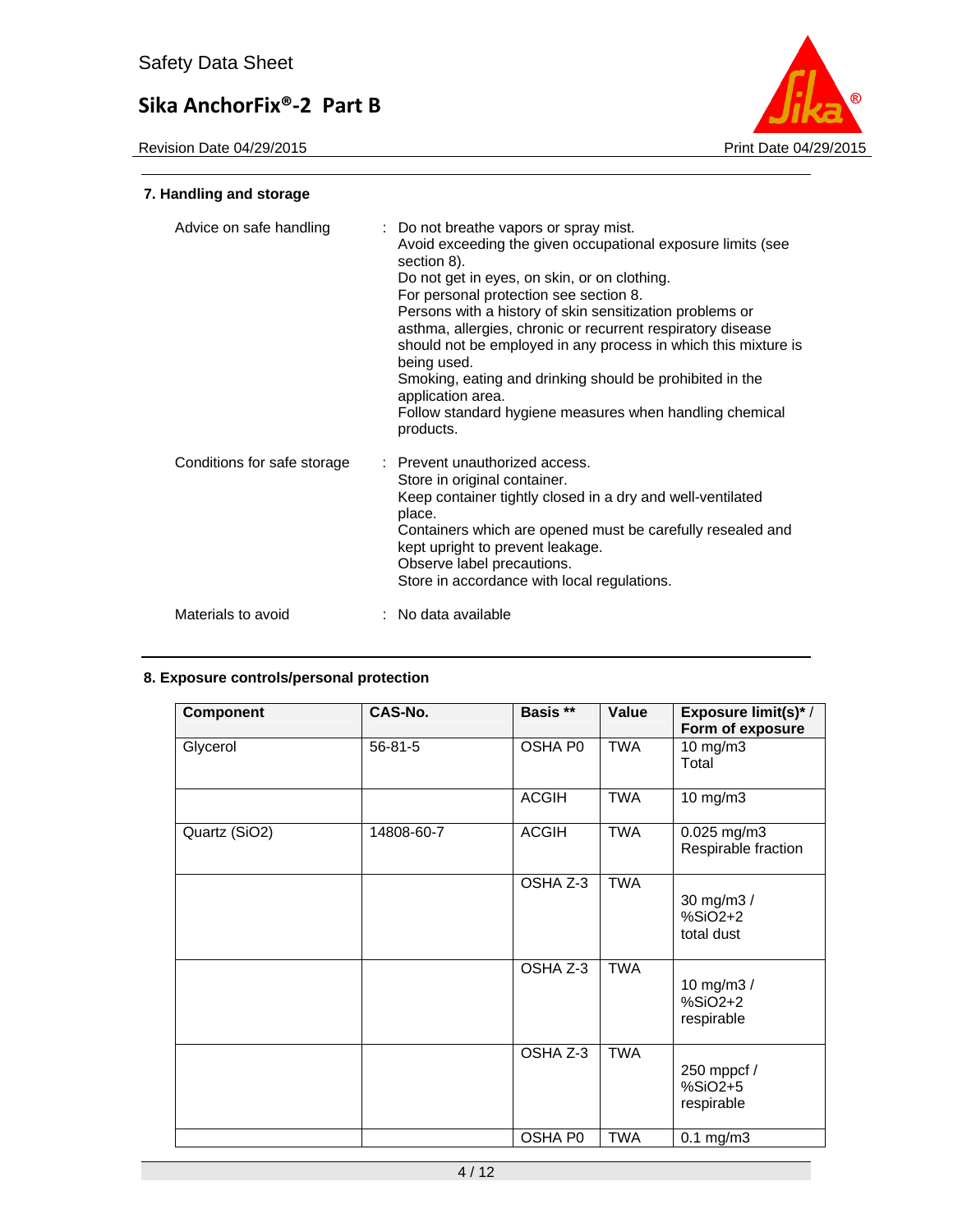

|                    |            |                |            | Respirable fraction                           |
|--------------------|------------|----------------|------------|-----------------------------------------------|
|                    |            | <b>OSHA P0</b> | <b>TWA</b> | $0.1$ mg/m $3$<br>respirable dust<br>fraction |
|                    |            | <b>ACGIH</b>   | <b>TWA</b> | 0.025 mg/m3<br>Respirable fraction            |
|                    |            | <b>ACGIH</b>   | <b>TWA</b> | 0.025 mg/m3<br>Respirable fraction            |
| dibenzoyl peroxide | 94-36-0    | <b>ACGIH</b>   | <b>TWA</b> | $5$ mg/m $3$                                  |
|                    |            | OSHA Z-1       | <b>TWA</b> | 5 mg/m3                                       |
|                    |            | OSHA P0        | <b>TWA</b> | 5 mg/m3                                       |
| Quartz (SiO2) <5µm | 14808-60-7 | <b>ACGIH</b>   | <b>TWA</b> | 0.025 mg/m3<br>Respirable fraction            |
|                    |            | OSHA Z-3       | <b>TWA</b> | 30 mg/m3 /<br>$%SiO2+2$<br>total dust         |
|                    |            | OSHA Z-3       | <b>TWA</b> | 10 mg/m3 /<br>$%SiO2+2$<br>respirable         |
|                    |            | OSHA Z-3       | <b>TWA</b> | 250 mppcf /<br>%SiO2+5<br>respirable          |
|                    |            | OSHA P0        | <b>TWA</b> | $0.1 \text{ mg/m}$<br>Respirable fraction     |
|                    |            | OSHA P0        | <b>TWA</b> | $0.1$ mg/m $3$<br>respirable dust<br>fraction |
|                    |            | <b>ACGIH</b>   | <b>TWA</b> | 0.025 mg/m3<br>Respirable fraction            |
|                    |            | <b>ACGIH</b>   | <b>TWA</b> | $0.025$ mg/m3<br>Respirable fraction          |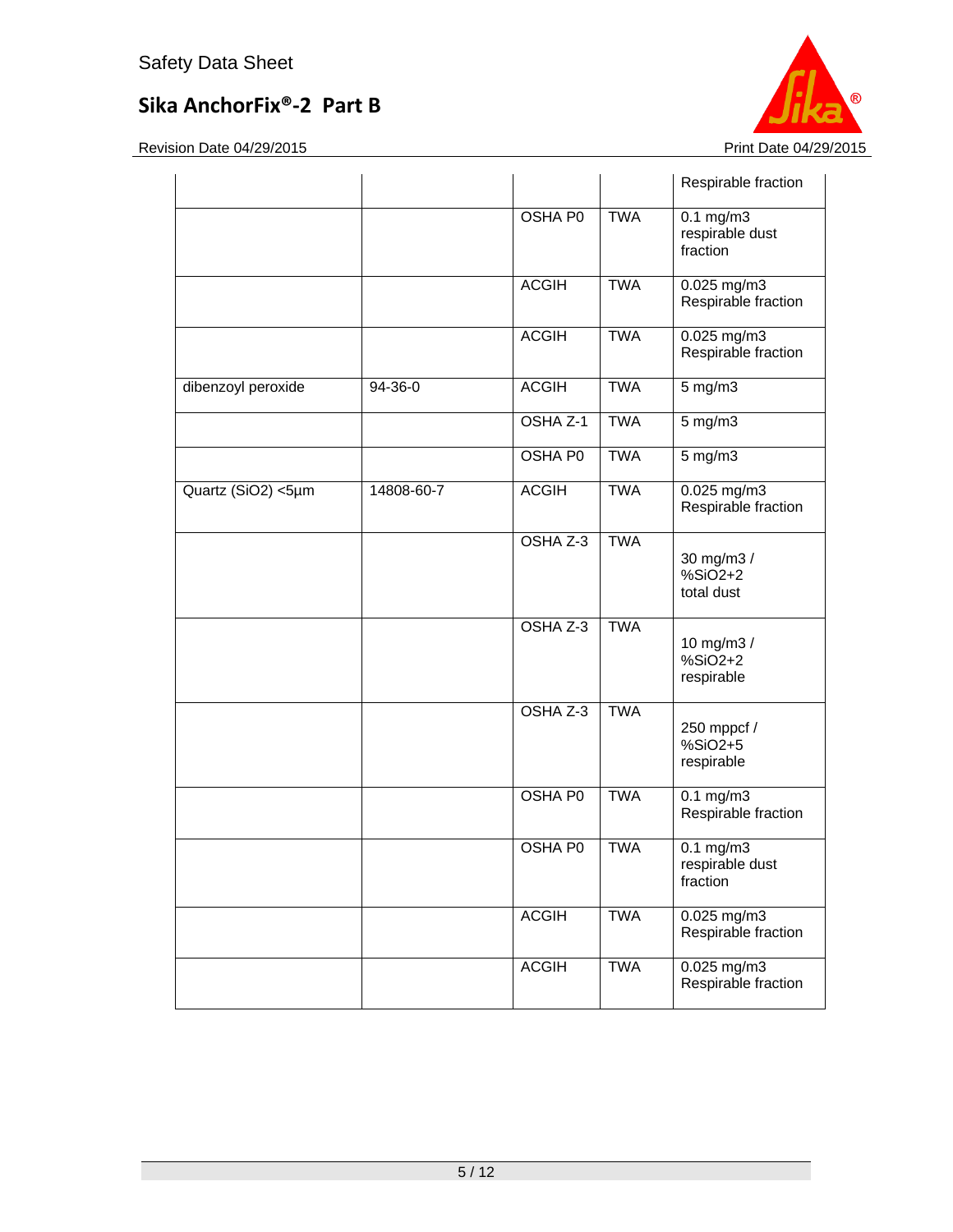Revision Date 04/29/2015 **Print Date 04/29/2015** 



\*The above mentioned values are in accordance with the legislation in effect at the date of the release of this safety data sheet.

## \*\***Basis**

ACGIH. Threshold Limit Values (TLV) OSHA P0. Table Z-1, Limit for Air Contaminat (1989 Vacated Values) OSHA P1. Permissible Exposure Limits (PEL), Table Z-1, Limit for Air Contaminant OSHA P2. Permissible Exposure Limits (PEL), Table Z-2 OSHA Z3. Table Z-3, Mineral Dust

| <b>Engineering measures</b> | : Use of adequate ventilation should be sufficient to control<br>worker exposure to airborne contaminants. If the use of this<br>product generates dust, fumes, gas, vapor or mist, use<br>process enclosures, local exhaust ventilation or other<br>engineering controls to keep worker exposure below any<br>recommended or statutory limits. |
|-----------------------------|-------------------------------------------------------------------------------------------------------------------------------------------------------------------------------------------------------------------------------------------------------------------------------------------------------------------------------------------------|
|                             |                                                                                                                                                                                                                                                                                                                                                 |

#### **Personal protective equipment**

| Respiratory protection   | : Use a properly fitted NIOSH approved air-purifying or air-fed<br>respirator complying with an approved standard if a risk<br>assessment indicates this is necessary.                                                                                                             |
|--------------------------|------------------------------------------------------------------------------------------------------------------------------------------------------------------------------------------------------------------------------------------------------------------------------------|
|                          | The filter class for the respirator must be suitable for the<br>maximum expected contaminant concentration<br>(gas/vapor/aerosol/particulates) that may arise when handling<br>the product. If this concentration is exceeded, self-contained<br>breathing apparatus must be used. |
| Hand protection          |                                                                                                                                                                                                                                                                                    |
| Remarks                  | Chemical-resistant, impervious gloves complying with an<br>approved standard should be worn at all times when handling<br>chemical products if a risk assessment indicates this is<br>necessary.                                                                                   |
| Eye protection           | : Safety eyewear complying with an approved standard should<br>be used when a risk assessment indicates this is necessary.                                                                                                                                                         |
| Skin and body protection | : Choose body protection in relation to its type, to the<br>concentration and amount of dangerous substances, and to<br>the specific work-place.                                                                                                                                   |
| Hygiene measures         | : Avoid contact with skin, eyes and clothing.<br>Wash hands before breaks and immediately after handling the<br>product.<br>Remove contaminated clothing and protective equipment<br>before entering eating areas.<br>Wash thoroughly after handling.                              |

#### **9. Physical and chemical properties**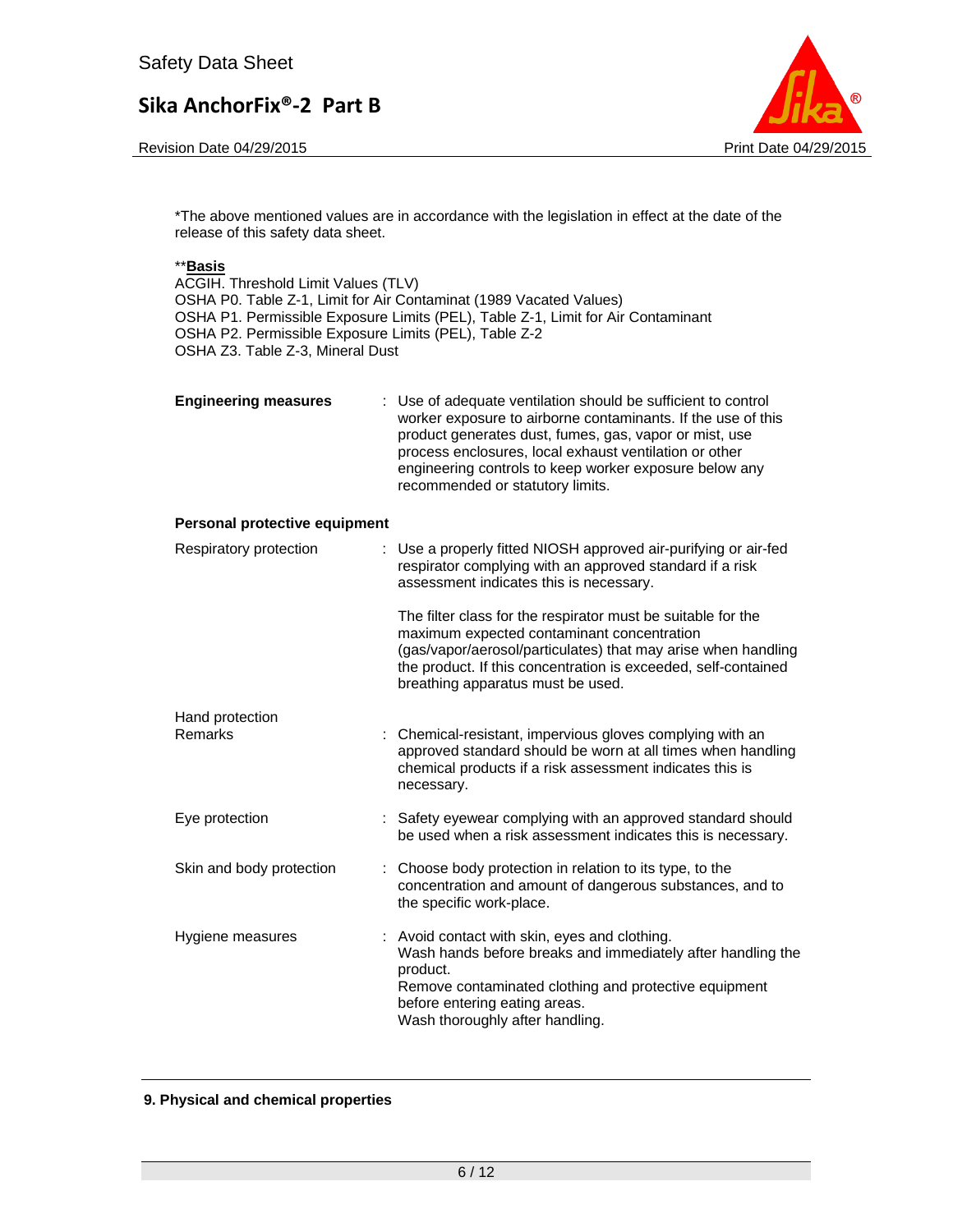

| Appearance                                    | İ. | liquid                            |
|-----------------------------------------------|----|-----------------------------------|
| Color                                         |    | various                           |
| Odor                                          | ÷  | slight                            |
| <b>Odor Threshold</b>                         | ÷  | No data available                 |
| Flash point                                   | İ. | Note: Not applicable              |
| Ignition temperature                          | ÷  | Not applicable                    |
| Decomposition temperature                     | ÷  | No data available                 |
| Lower explosion limit (Vol%)                  | ÷  | No data available                 |
| Upper explosion limit (Vol%)                  | t. | No data available                 |
| Flammability (solid, gas)                     | t  | No data available                 |
| Oxidizing properties                          | ÷  | No data available                 |
| Autoignition temperature                      | ÷  | No data available                 |
| рH                                            | ÷  | No data available                 |
| Melting point/range /                         | ÷  | No data available                 |
| Freezing point<br>Boiling point/boiling range | ÷  | No data available                 |
| Vapor pressure                                | ÷  | No data available                 |
| Density                                       | ÷  | ca.1.55 g/cm3<br>at 68 °F (20 °C) |
| Water solubility                              | ÷  | No data available                 |
| Partition coefficient: n-                     | ÷  | No data available                 |
| octanol/water<br>Viscosity, dynamic           | ÷  | No data available                 |
| Viscosity, kinematic                          |    | > 20.5 mm2/s<br>at 104 °F (40 °C) |
| Relative vapor density                        | ÷  | No data available                 |
| Evaporation rate                              | ÷  | No data available                 |
| <b>Burning rate</b>                           |    | No data available                 |
| Volatile organic compounds<br>(VOC) content   |    | 43 g/l A+B Combined               |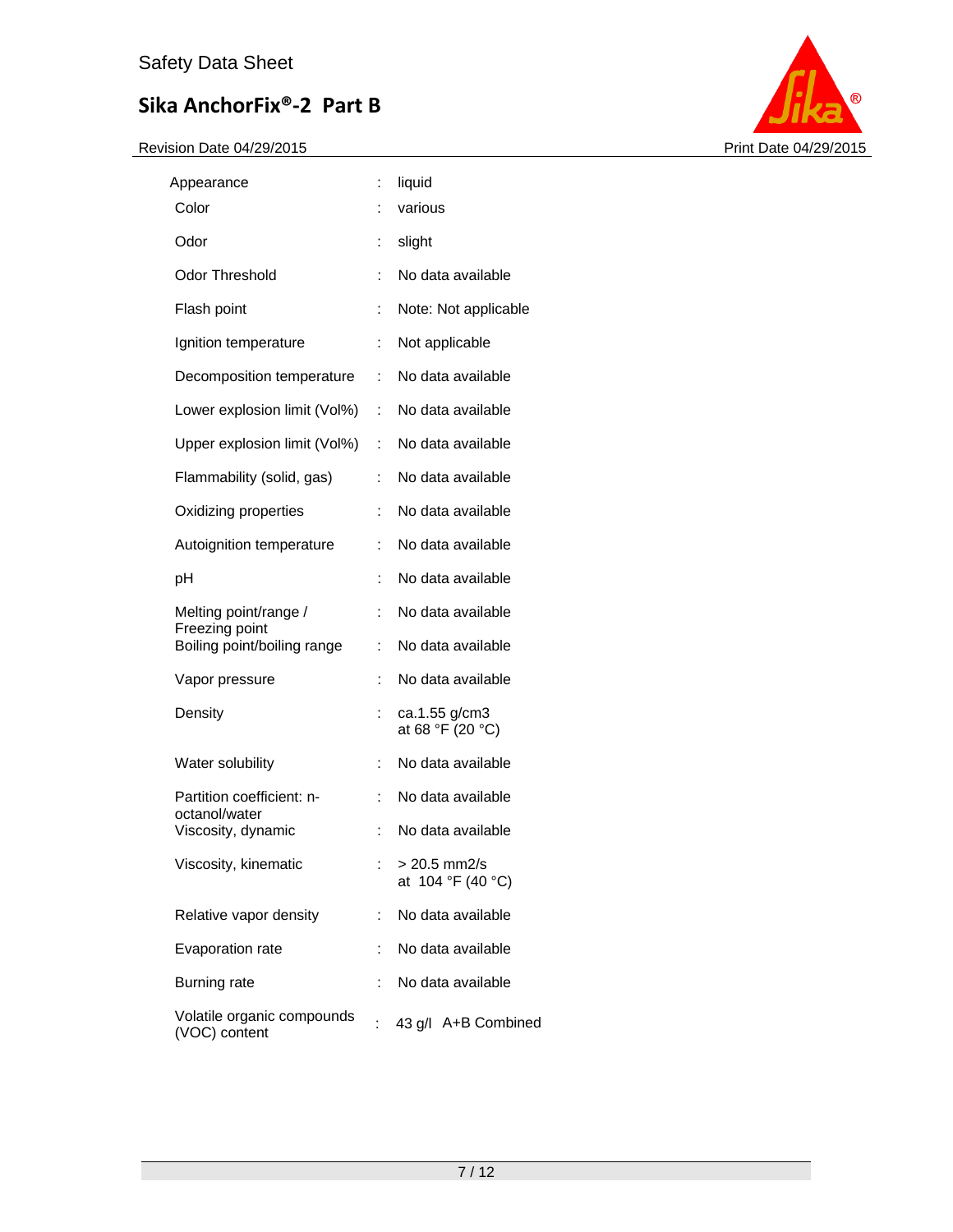

Revision Date 04/29/2015 **Print Date 04/29/2015** Print Date 04/29/2015

# **10. Stability and reactivity**

| Reactivity                       | : No dangerous reaction known under conditions of normal use. |
|----------------------------------|---------------------------------------------------------------|
| Chemical stability               | : The product is chemically stable.                           |
| Possibility of hazardous         | : Stable under recommended storage conditions.                |
| reactions<br>Conditions to avoid | : No data available                                           |
| Incompatible materials           | : No data available                                           |

# **11. Toxicological information**

# **Acute toxicity**

Not classified based on available information.

## **Ingredients:**

| dibenzoyl peroxide:<br>Acute oral toxicity | : LD50 Oral (Rat): $> 5,000$ mg/kg                |
|--------------------------------------------|---------------------------------------------------|
| Acute inhalation toxicity                  | : LC50 (Rat): $> 24.3$ mg/l<br>Exposure time: 4 h |

## **Skin corrosion/irritation**

Not classified based on available information.

# **Serious eye damage/eye irritation**

Causes serious eye irritation.

## **Respiratory or skin sensitization**

Skin sensitization: May cause an allergic skin reaction. Respiratory sensitization: Not classified based on available information.

# **Germ cell mutagenicity**

Not classified based on available information.

## **Carcinogenicity**

| May cause cancer.<br><b>IARC</b> |                                                                     | Group 1: Carcinogenic to humans |  |
|----------------------------------|---------------------------------------------------------------------|---------------------------------|--|
| <b>NTP</b>                       | Quartz (SiO2)<br>Quartz (SiO2) <5µm<br>Known to be human carcinogen | 14808-60-7<br>14808-60-7        |  |
|                                  | Quartz (SiO2)<br>Quartz (SiO2) <5µm                                 | 14808-60-7<br>14808-60-7        |  |

# **Reproductive toxicity**

Not classified based on available information.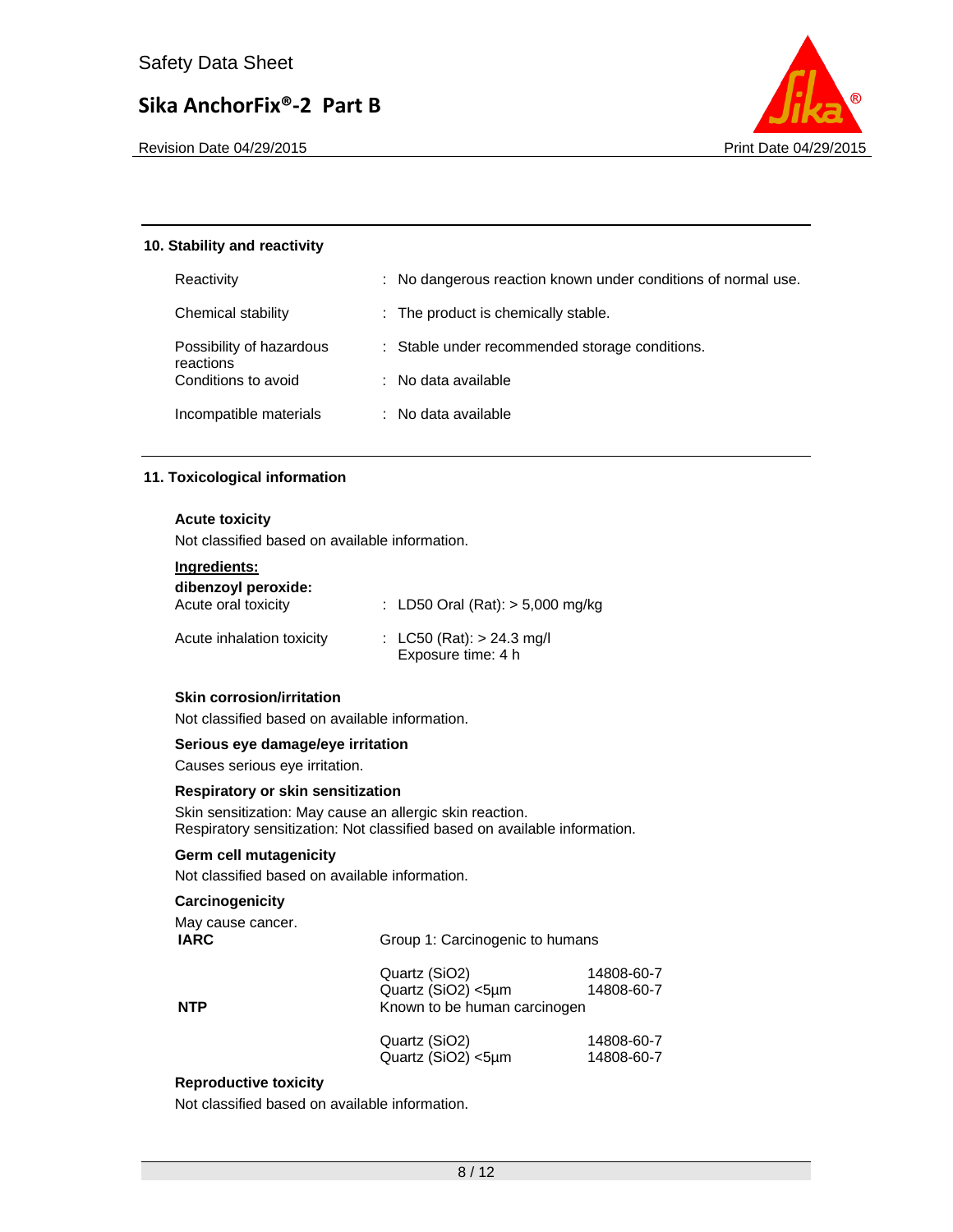



## **STOT-single exposure**

Not classified based on available information.

## **STOT-repeated exposure**

Once sensitized, a severe allergic reaction may occur when subsequently exposed to very low levels.

# **Aspiration toxicity**

Not classified based on available information.

#### **12. Ecological information**

| Other information | Do not empty into drains; dispose of this material and its<br>container in a safe way. |
|-------------------|----------------------------------------------------------------------------------------|
|                   | Avoid dispersal of spilled material and runoff and contact                             |
|                   | with soil, waterways, drains and sewers.                                               |
|                   | Toxic to aquatic organisms, may cause long-term adverse                                |
|                   | effects in the aquatic environment.                                                    |
|                   | May be harmful to the environment if released in large                                 |
|                   | quantities.                                                                            |
|                   | Water polluting material.                                                              |

## **13. Disposal considerations**

#### **Disposal methods**

| Waste from residues    | : Disposal of this product, solutions and any by-products should<br>at all times comply with the requirements of environmental<br>protection and waste disposal legislation and any regional<br>local authority requirements. |
|------------------------|-------------------------------------------------------------------------------------------------------------------------------------------------------------------------------------------------------------------------------|
| Contaminated packaging | : Empty containers should be taken to an approved waste<br>handling site for recycling or disposal.                                                                                                                           |

## **14. Transport information**

# **DOT**

Not regulated

| <b>IATA</b><br>UN number<br>Description of the goods | 3082<br>Environmentally hazardous substance, liquid, n.o.s. |
|------------------------------------------------------|-------------------------------------------------------------|
|                                                      | (dibenzoyl peroxide, nonylbenzoate, branched and linear)    |
| Class                                                | 9                                                           |
| Packing group                                        | Ш                                                           |
| Labels                                               | 9                                                           |
| Packing instruction (cargo<br>aircraft)              | 964                                                         |
| Packing instruction                                  | 964                                                         |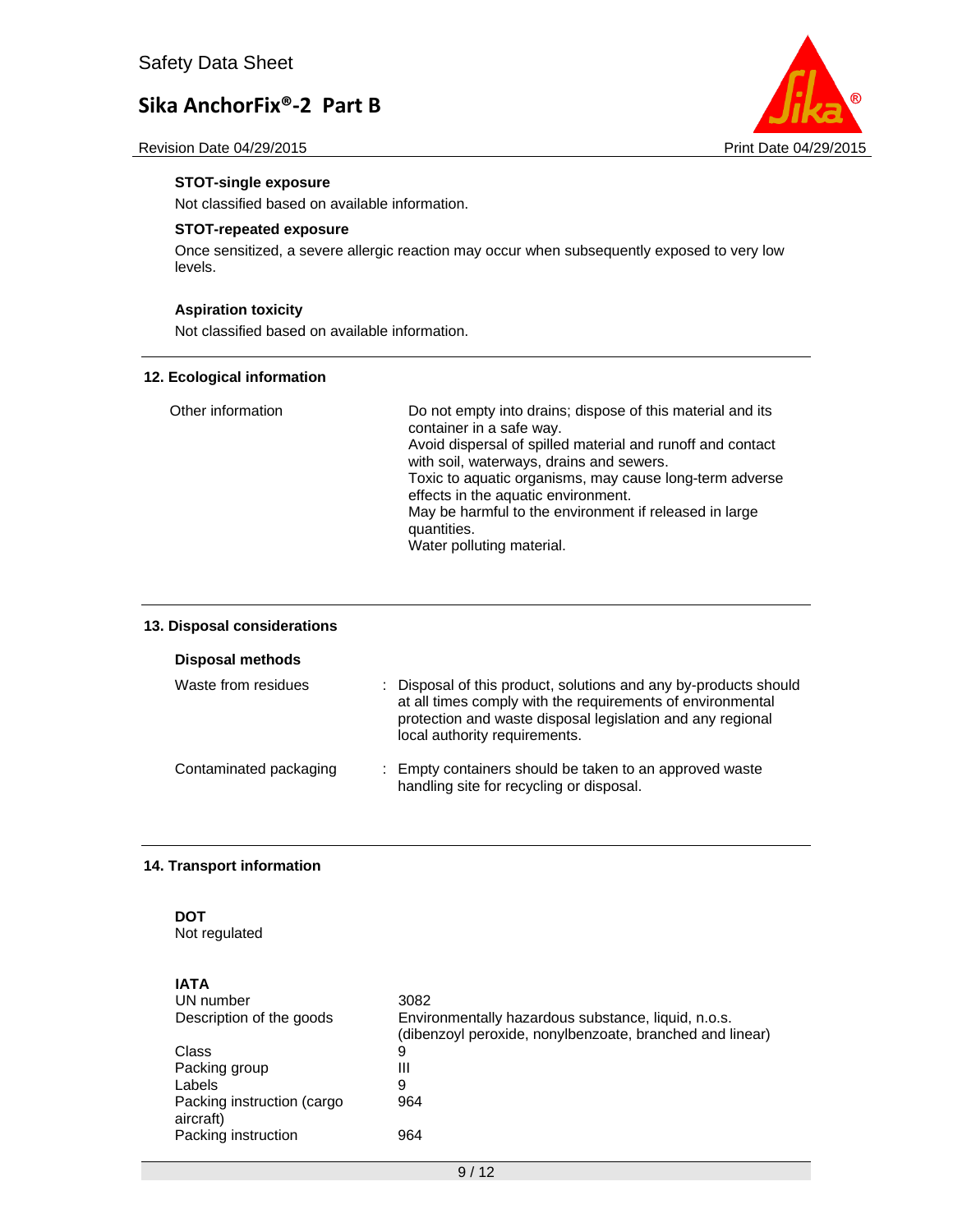Revision Date 04/29/2015 **Print Date 04/29/2015** Print Date 04/29/2015



| (passenger aircraft)<br>Packing instruction<br>(passenger aircraft) | Y964                                                     |
|---------------------------------------------------------------------|----------------------------------------------------------|
| <b>IMDG</b>                                                         |                                                          |
| UN number                                                           | 3082                                                     |
| Description of the goods                                            | ENVIRONMENTALLY HAZARDOUS SUBSTANCE, LIQUID,<br>N.O.S.   |
|                                                                     | (dibenzoyl peroxide, nonylbenzoate, branched and linear) |
| Class                                                               | 9                                                        |
| Packing group                                                       | Ш                                                        |
| Labels                                                              | 9                                                        |
| EmS Number 1                                                        | F-A                                                      |
| EmS Number 2                                                        | $S-F$                                                    |
| Marine pollutant                                                    | yes                                                      |

IMDG: For Limited Quantity special provisions reference IMDG Code Chapter 3.4

## **Special precautions for user**

No data available

**Transport in bulk according to Annex II of MARPOL 73/78 and the IBC Code**  Not applicable

## **15. Regulatory information**

**TSCA list** : All chemical substances in this product are either listed on the TSCA Inventory or are in compliance with a TSCA Inventory exemption.

## **EPCRA - Emergency Planning and Community Right-to-Know**

#### **CERCLA Reportable Quantity**

This material does not contain any components with a CERCLA RQ.

#### **SARA304 Reportable Quantity**

This material does not contain any components with a section 304 EHS RQ.

| SARA 311/312 Hazards | : Acute Health Hazard<br>Chronic Health Hazard                                                                                                     |                       |                     |
|----------------------|----------------------------------------------------------------------------------------------------------------------------------------------------|-----------------------|---------------------|
| <b>SARA 302</b>      | : No chemicals in this material are subject to the reporting<br>requirements of SARA Title III, Section 302.                                       |                       |                     |
| <b>SARA 313</b>      | : The following components are subject to reporting levels<br>established by SARA Title III, Section 313:<br>dibenzoyl peroxide<br>zinc distearate | $94-36-0$<br>557-05-1 | 15.00 %<br>$3.00\%$ |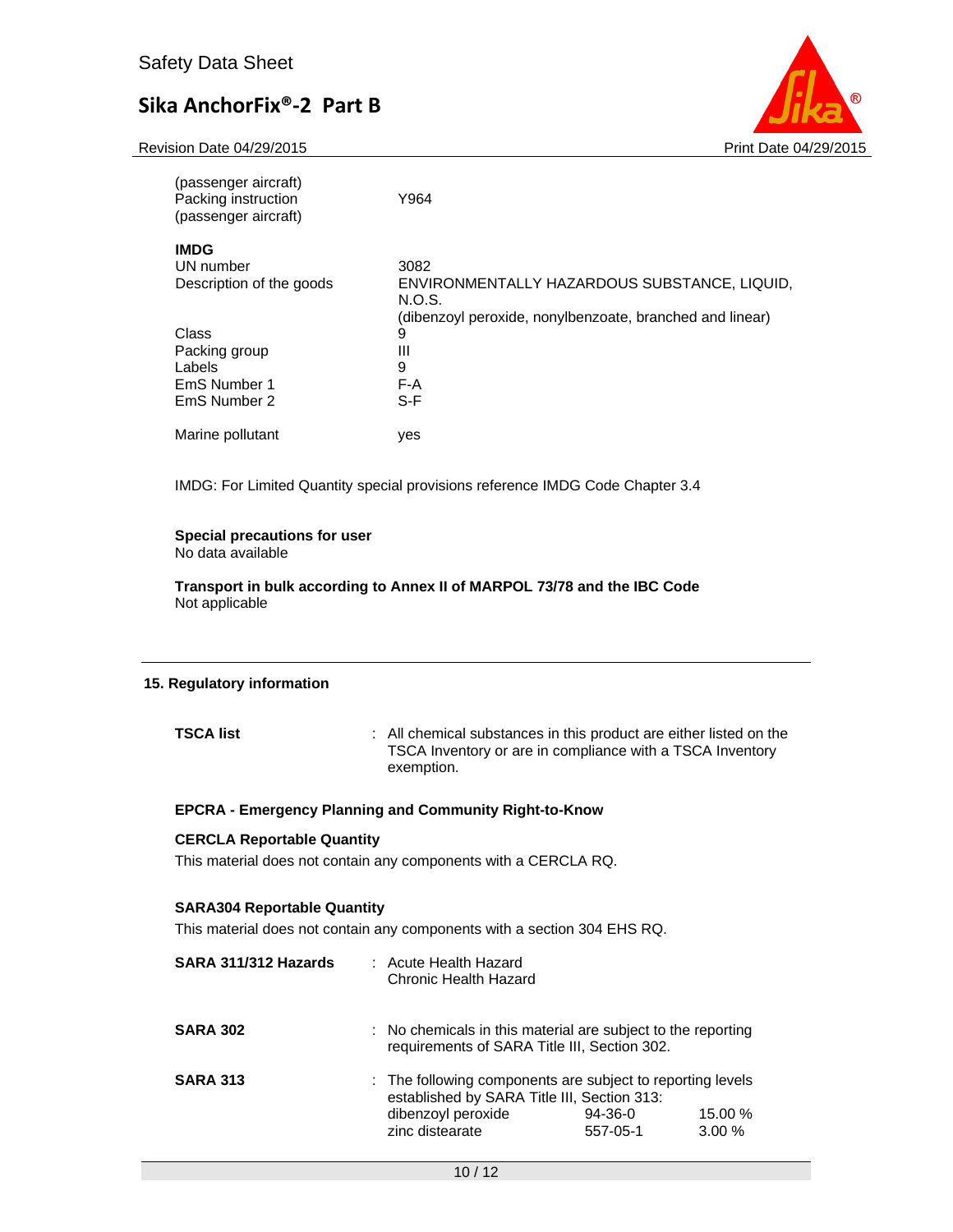Revision Date 04/29/2015 **Print Date 04/29/2015** Print Date 04/29/2015



## **Clean Air Act**

| <b>Ozone-Depletion</b> | This product neither contains, nor was manufactured with a                                                    |
|------------------------|---------------------------------------------------------------------------------------------------------------|
| Potential              | Class I or Class II ODS as defined by the U.S. Clean Air Act<br>Section 602 (40 CFR 82, Subpt. A, App.A + B). |
|                        | This product does not contain any hazardous air pollutants $(HAD)$ as defined by the LLS. Clear               |

This product does not contain any hazardous air pollutants (HAP), as defined by the U.S. Clean Air Act Section 12 (40 CFR 61).

This product does not contain any chemicals listed under the U.S. Clean Air Act Section 112(r) for Accidental Release Prevention (40 CFR 68.130, Subpart F).

**California Prop 65** WARNING! This product contains a chemical known in the State of California to cause cancer.

#### **16. Other information**

**HMIS Classification** 

| <b>Health</b>              |  |  |
|----------------------------|--|--|
| <b>Flammability</b>        |  |  |
| <b>Physical Hazard</b>     |  |  |
| <b>Personal Protection</b> |  |  |

**Caution:** HMIS® rating is based on a 0-4 rating scale, with 0 representing minimal hazards or risks, and 4 representing significant hazards or risks. Although HMIS® rating is not required on SDSs under 29 CFR 1910.1200, the preparer may choose to provide them. HMIS® rating is to be used with a fully implemented HMIS® program. HMIS® is a registered mark of the National Paint & Coatings Association (NPCA). Please note HMIS® attempts to convey full health warning information to all employees.

#### **Notes to Reader**

The information contained in this Safety Data Sheet applies only to the actual Sika Corporation ("Sika") product identified and described herein. This information is not intended to address, nor does it address the use or application of the identified Sika product in combination with any other material, product or process. All of the information set forth herein is based on technical data regarding the identified product that Sika believes to be reliable as of the date hereof. Prior to each use of any Sika product, the user must always read and follow the warnings and instructions on the product's current Product Data Sheet, product label and Safety Data Sheet for each Sika product, which are available at web site and/or telephone number listed in Section 1 of this SDS.

SIKA MAKES NO WARRANTIES EXPRESS OR IMPLIED AND ASSUMES NO LIABILITY ARISING FROM THIS INFORMATION OR ITS USE. SIKA SHALL NOT BE LIABLE UNDER ANY LEGAL THEORY FOR SPECIAL OR CONSEQUENTIAL DAMAGES AND SHALL NOT BE RESPONSIBLE FOR THE USE OF THIS PRODUCT IN A MANNER TO INFRINGE ON ANY PATENT OR ANY OTHER INTELLECTUAL PROPERTY RIGHTS HELD BY OTHERS.

All sales of Sika products are subject to its current terms and conditions of sale available at www.sikausa.com or 201-933-8800.

Revision Date 04/29/2015